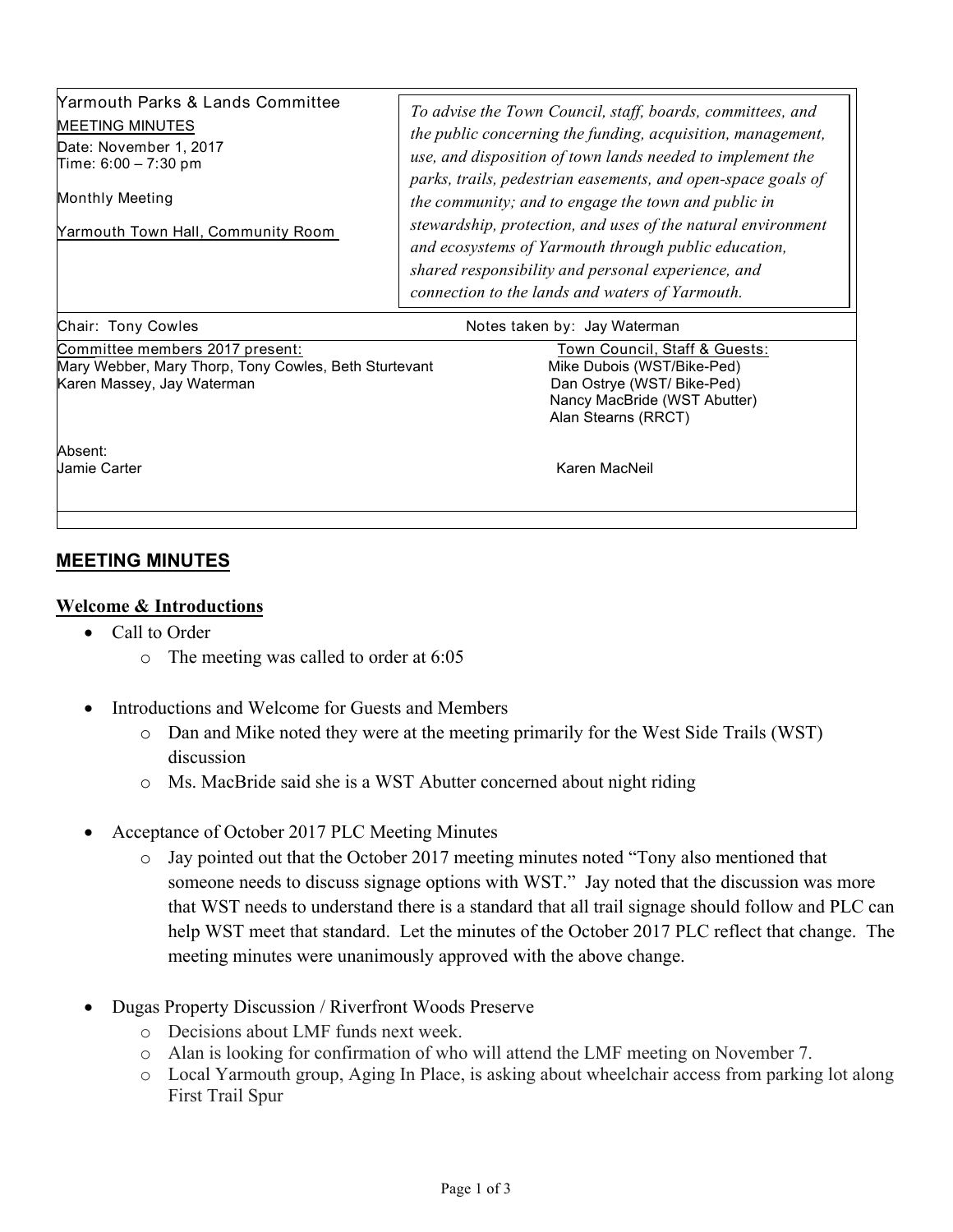- o PLC received a Request for Comments on subdivision but ADA access was not part of the developer's proposal.
- o Mary W. to be at Planning Board next week to act as liaison.
- o Dan O suggests using phrase "Universal Access" standards, when we can, for all Yarmouth trails. 5' wide trail  $\omega$ , \$4/lf Using a machine: width is easier and cheaper and people can walk side-by-side. American Trails.org has standards we can use.
- o Beth's recollection was that discussion stated Developer was putting in parking lot and trail to the tracks. PLC needs staff to research who is paying and what the surface is. This should be in writing in an agreement between developer and town.
- Discussion re: 'night use' of West Side Trail and consideration of possible restrictions
	- o Tony indicated there were some comments sent to the Town regarding concern about night mountain biking on the West Side Trail, particularly on the Southern section on Cousins Island
	- o Nancy MacBride on Seaborne Drive around Drinkwater Point: Assumed sunrise to sunset hours; Would like an update on chart regarding all park hours; Those that are riding are not on her property but the flash of headlights from bikes is "unsettling." She is also concerned it is unsafe to ride at night. Trail is 120 feet from property line; not sure how far from house: 50-75 feet
	- o Dan noted: Town operates land under license from CMP. That is the Town's "Right Title and Interest" on the WST. There are also agreements with Tyler Technologies and MDOT on their land. Trail runners and walkers are also out on trail. Dan has talked to Mike Morrill. There are posted etiquette rules at trailheads.
	- o Tony commented that he is a night-rider on the West Side Trails.
	- o Mike Dubois commented that it is not a bike issue, but now there are snow shoe, runners, walkers. Night riding with lights is actually more safe than some other activities.
	- o Jay noted that he also is a night rider on the WST and believes it is safe for the riders and that riders are not aware they are near houses most of the time.
	- o Tony noted that the PLC was not making any decision tonight and thanked the guests for their comments.
- Camp SOCI Management Plan introduction, outline work to be completed, assign tasks
	- o No update from Jamie;
	- o Mary and Mary are also helping on this but they are waiting on Jamie.
	- o **Does he need someone else to take over as point-person on the Plan?**
- Miscellaneous Reports, as needed
	- o PBP Hunting signs (in PBPMP)
		- They are installed
		- Trail signs are being swapped from metal "road-type" post to the 4"X4" wooden post
	- o West Side Trail Signage
		- Uniformity for all Yarmouth open space/trail signs
		- Mary to ask maker of signs to show a template
		- We are not talking about taking any signs down on WST. Going forward they will use the new design.
		- There are separate ADA required signs that are outside template standards.
		- Dan agrees that any new signs will be approved by PLC.
		- It was agreed that we need a Signage Standards document that specifies all signage types for different needs with templates/drawings/pictures
	- o Land Acquisition